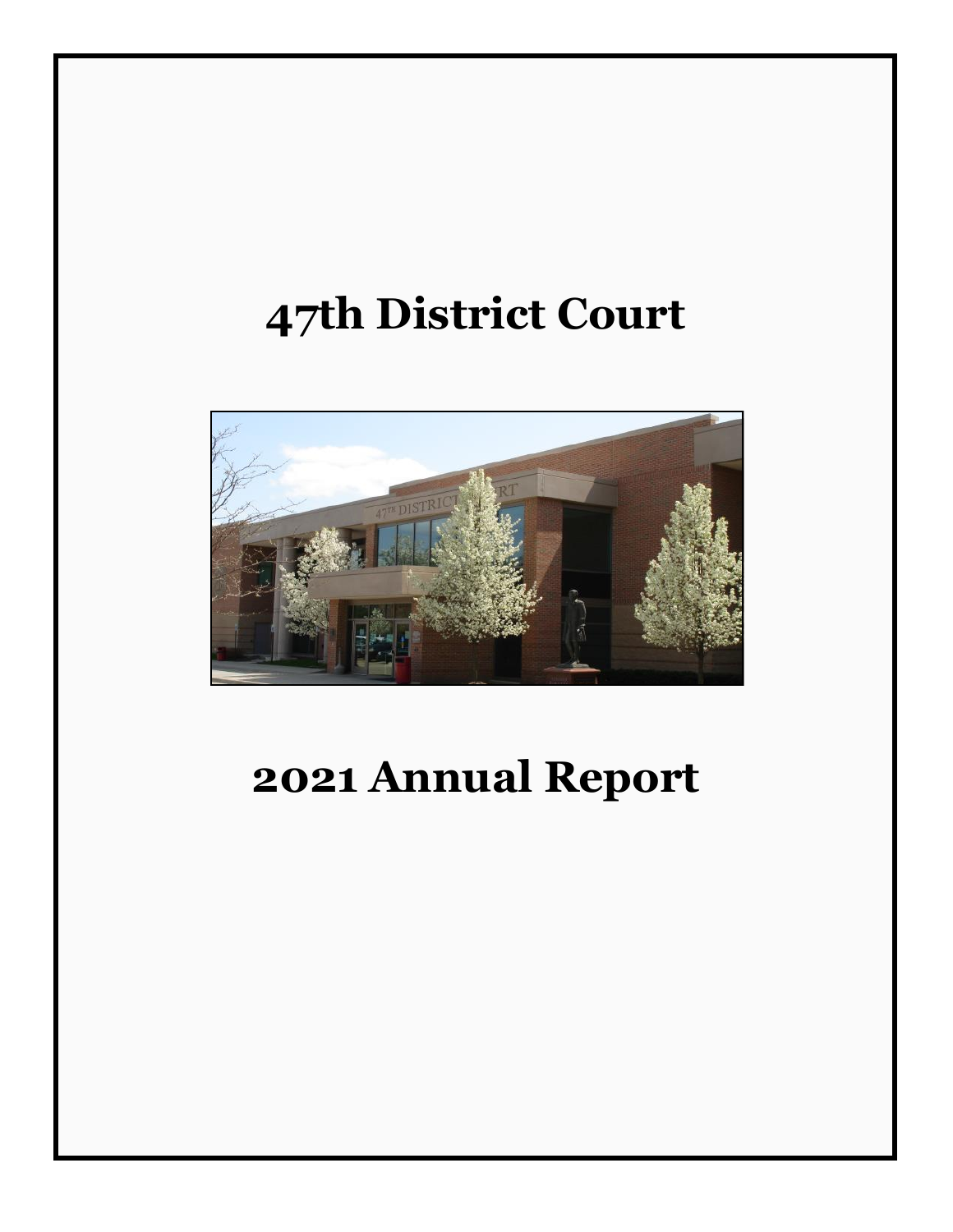

#### **Court Jurisdiction**

The 47th Judicial District Court is a limited jurisdiction court serving the cities of Farmington and Farmington Hills. The Court has jurisdiction over criminal misdemeanors, civil cases in which the amount in dispute is \$25,000 or less, parking violations, traffic violations and other civil infractions, landlord-tenant disputes, and small claims matters. In addition, the Court has initial jurisdiction on criminal felony cases for the purpose of determining probable cause.

#### **Court Mission and Court Goals**

The Court's mission is to provide a safe, neutral, and impartial forum for peaceful resolutions of public and private disputes.

The Court accomplishes its mission by fulling several key goals, including: 1) *Access to Justice*, 2) *Public Trust and Confidence*, 3) *Expedition and Timeliness*, 4) *Equality, Fairness and Integrity*, and 5) *Independence and Accountability*.

### **Court - Funding Unit Relationship**

The 47th District Court is part of the State of Michigan's "One Court of Justice". Although not an agency of either Farmington Hills or Farmington, by statute, **the Court is mutually funded by both under a formula adopted by the two Cities that accounts for both population (10 year census data) and annual caseload**. While being careful to protect the independence of judicial decision making (the Cities are litigating parties in the majority of the cases at the Court), *the Court consistently strives to work with the Cities as partners in government to ensure the most efficient and effective use of public resources*.

#### **Public Satisfaction**

After a Pandemic-related hiatus in 2020, the Michigan Supreme Court asked state courts to conduct a Public Satisfaction Survey in 2021. Despite many of the continuing Pandemic-related challenges in 2021, the results of our Public Satisfaction Survey are quite impressive, highlighted by the following:

- **100%** of the respondents agreed or strongly agreed that the *Judge or Magistrate treated everyone with courtesy and respect*.
- **Over 90%** of the respondents agreed or strongly agreed that they were *able to get their court business handled in a reasonable amount of time*.
- **Over 90%** of the respondents agreed or strongly agreed that they were *treated with courtesy and respect by Court staff*.
- **Over 90%** of the respondents agreed or strongly agreed that the *way their case was handled was fair*.
- **Over 90%** of the respondents agreed or strongly agreed that, as they left the court proceeding, they *understood what happened in their case*.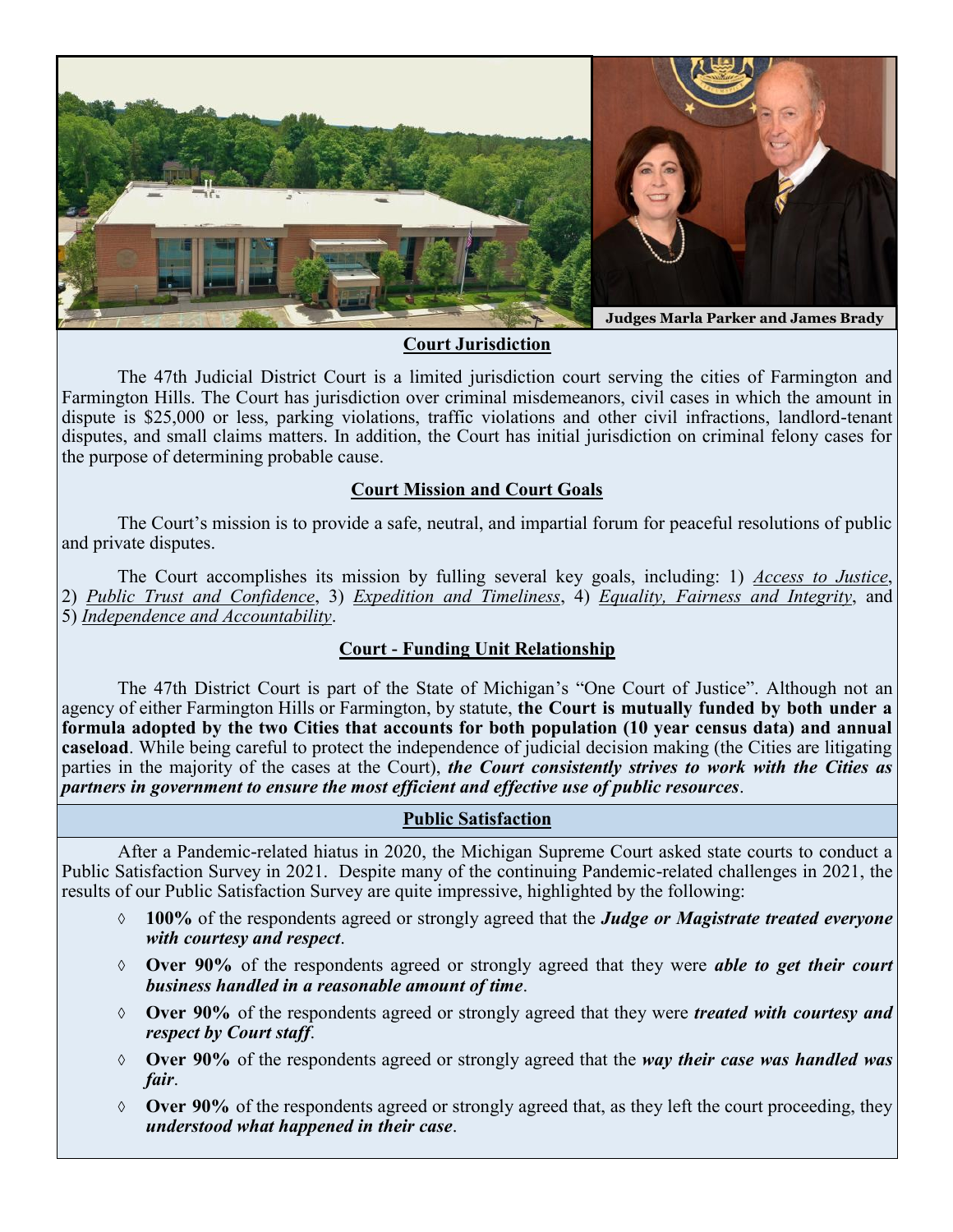## **Financials and Case Filings**

#### **Money Received By The Court -Where Does It Go?**

#### **It's a common misconception that the Court keeps the money it collects; in reality, the collected money is transmitted on a monthly basis to other units of government as follows . . .**

- \$40 from each traffic civil infraction and \$10 from each - The penal fine portion of fees on all *state law* cases. non-traffic civil infraction.  $-30\%$  of the penal fine on *local ordinance* motor

- \$50 costs and \$75 Crime Victim Rights fee on each carrier cases. misdemeanor.

- 56% - 79% from each civil case filing fee.

- \$10 from each \$20 motion fee.

- \$30 from each \$45 Driver's License Clearance Fee

(transmitted to the Secretary of State).

- 20% of any indigent attorney fee reimbursement

(transmitted to LARA for MIDC).

The **State of Michigan** receives: The **County Library Fund** receives:

#### *ALL OTHER MONEY GOES TO THE LOCAL FUNDING UNITS - THE CITY OF FARMINGTON AND THE CITY OF FARMINGTON HILLS - BASED ON CASE VENUE.*

#### *The Court keeps NONE of the money it collects (see chart below, left, for transmittal amounts as of 6/30/21).*



#### **Collections on Delinquent Court Fees**

One of the tools the Court has utilized to collect delinquent fines and costs is garnishing state income tax refunds. As the chart below outlines, from 2016-2020 alone, the Court has collected *over \$500,000* via tax garnishments.

#### **Income Tax Refund Garnishment Collections**

| Year         | # of Cases | \$ Collected |
|--------------|------------|--------------|
| 2016         | 749        | \$80,339     |
| 2017         | 723        | \$111,932    |
| 2018         | 752        | \$79,728     |
| 2019         | 700        | \$145,501    |
| 2020         | 713        | \$139,415    |
| 2021         | 770        | <b>TBD</b>   |
| <b>TOTAL</b> | 4407       | \$556,914    |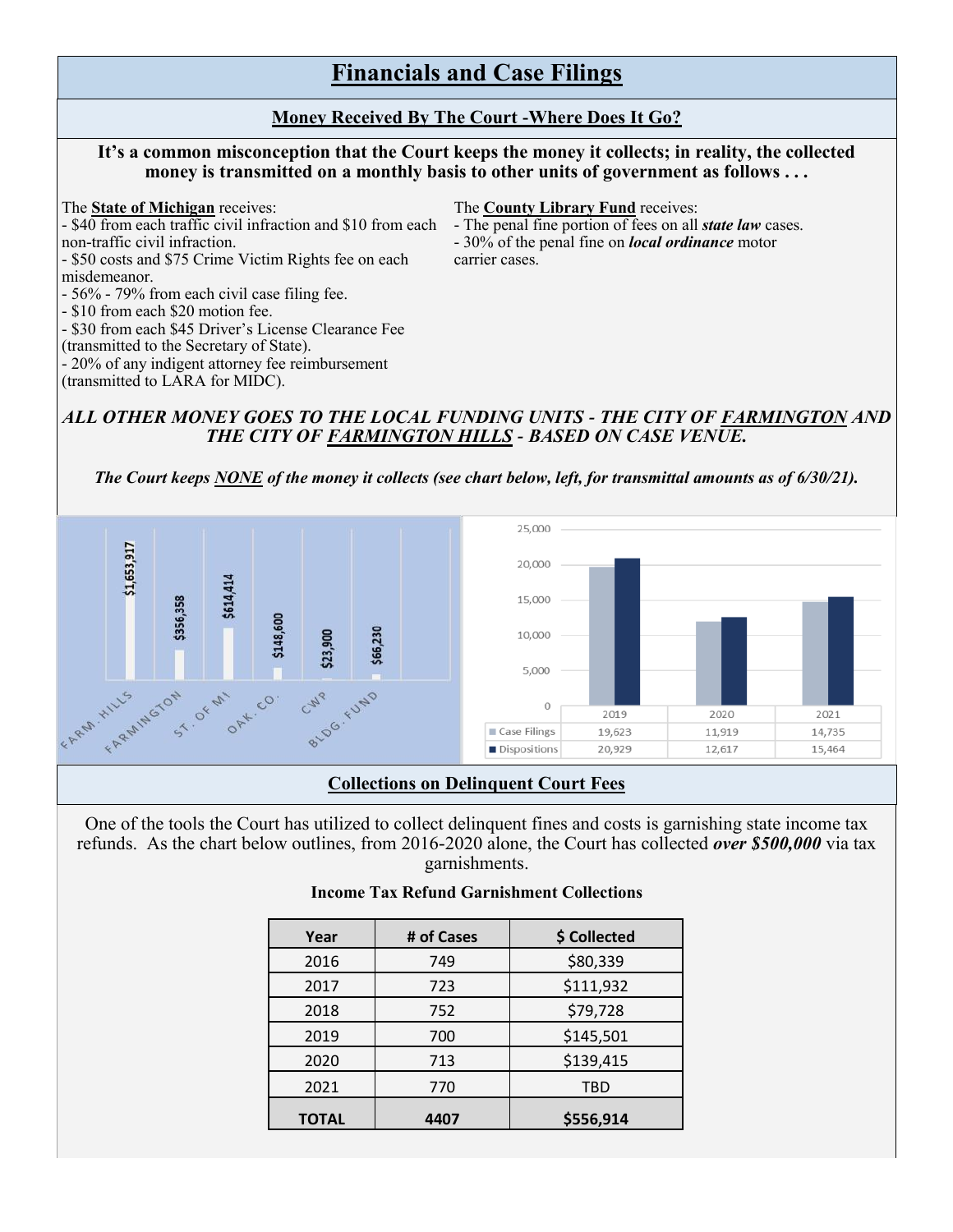#### **Show Cause Collections Program**

In addition to tax garnishments, the Court also utilizes a *Show Cause Docket* to collect past due payments. Since its inception in 2003, the Show Cause Docket has collected over **\$8.5 Million** in past due payments. Each month, delinquent payers are noticed to appear in Court to explain why they have not paid their fines and costs as ordered. Once the cases are noticed for a show cause hearing, but before the actual hearing date, court clerks make efforts to reach out to payers to explore the possibility of payment arrangements. If a plan is agreed to, the payer is only required to attend a future court date if they miss a payment.

Show Cause hearings have traditionally been held in person, but the entire docket is now handled by Zoom, in the hope that the Court can offer a convenient way for participants to appear for the hearing, while also providing the same payment terms and options as an in-person hearing. Additionally, handling this docket remotely has allowed the Court to realize a reduction of personnel costs.

### **2020-2021 Year(s) in Review**

#### **The Global Pandemic**

The COVID-19 Global Pandemic began to impact the Court in early March of 2020. By mid-March of that year, COVID-19 became a National Emergency, resulting in the mandatory closing of businesses, schools, and government offices alike. Without question, the Pandemic immediately changed the course of how people handled daily tasks, both simple and complex. The courts were not immune, and our Court was not spared.

When courts all over Michigan were forced to close their doors in March 2020, it became imperative for those courts to find a way to quickly develop and implement plans to provide an alternative to in-person court proceedings. Our Court was at the forefront of that effort, intent on minimizing operational interruptions and continuing to provide a means to provide access to justice.

Within weeks of the first flurry of Government and Supreme Court emergency orders, the Court implemented a plan for virtual court proceedings. Zoom and YouTube became a staple of our Court's operations in the weeks and months following the closure of our physical building to the public. Two years later, Zoom continues to be used almost exclusively in the Magistrate Courtroom and is still being utilized by the Judges when appropriate.

#### **Legislative and Court Rule Changes**

There were many major legislative and rule changes in 2020-2021, all of which greatly impacted the Court. Among those changes were:

- A new "clean slate" legislative package, which, in part, expanded the number and types of misdemeanor and felony convictions which are eligible to be set aside, including certain drunk driving convictions. The Court has received many such applications and the number of applications to set aside convictions, including eligible drunk driving convictions, is sure to grow in 2022 and beyond.
- $\lozenge$  A legislative package of approximately 20 bills, signed into law in early 2021, which adopted many recommendations from the Michigan Joint Taskforce on Jail and Pretrial Incarceration. The result to our Court has been the redesign and implementation of many new court processes, including the scheduling of additional court appearances in criminal cases. The new laws have also impacted how our Judges sentence individuals, and how those individuals are monitored by our Probation Officers. The Court has certainly experienced an increase in workload as a result of these sweeping legislative changes.
- Civil matters were also impacted by new rules and procedures, including additional court appearances being required in landlord-tenant matters. While that has added additional court events to the landlord-tenant process, the increased court events, along with government funding, have given many tenants an opportunity to stay in their rental property, while landlords and renters have both benefited from available funding.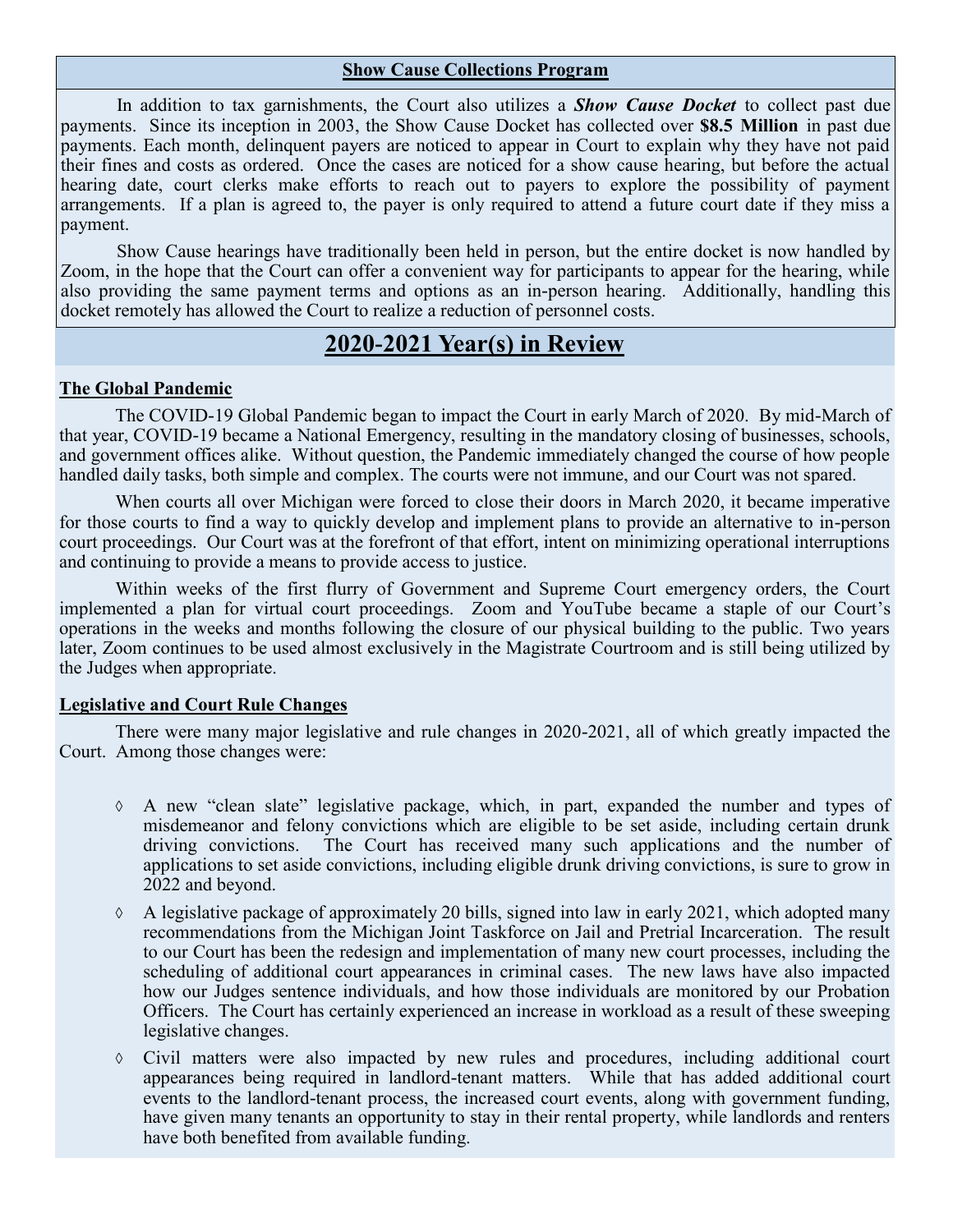#### **The Court's Path Forward**

Prior to the Pandemic, only a very small amount of the Court's work was conducted virtually, so the Pandemic led to a major operational shift for the Court. The Court, as early as the Spring of 2020, began relying on Zoom and YouTube to make sure court users had the necessary access to our Court; the access to justice which we're legally required to provide.

Not surprisingly, the Court experienced many obstacles along the way, including a wide array of technology challenges. In facing those challenges, here are some Court accomplishments:

- The Court staff spent countless hours working to become *experts in remote technology*.
- Court staff have now *assisted and educated thousands of court participants*, helping to deliver the most user-friendly environment and experience possible.
- The Court has added 2 dedicated "*Zoom Rooms*" in the Courthouse, where a litigant, witness, or court observer can come to the Court to participate in a remote proceeding as necessary.
- $\Diamond$  The Court has successfully addressed a number of case backlogs created by the Pandemic, including the creation and implementation of a *virtual pretrial process for the small claims docket*, as well as scheduling new dates to ease the backlog of traffic and criminal matters.
- The Court, with help from IT personnel with the City of Farmington Hills, has made many *vital court documents available online,* resulting in time and cost savings to the Court, but also a more efficient, accessible, and convenient process for court users.
- The Court has implemented a system for *text notices and reminders to litigants*, as another way to keep people informed about court hearings.
- The Court has created a *system to conduct remote work*, whereby court clerks, probation officers, and other staff can take technology home and are now able to remotely handle court phone calls, internal and external meetings, probation interviews, case disposition, and financial transactions.
- The Court continues to find ways to best *utilize all available technology* to assist in the expeditious resolution of legal matters.

While the virtual nature of court proceedings resulted in additional work for Court staff, it was worth the effort to keep the wheels of justice moving. Going forward, some matters will continue to be handled remotely, continuing to afford a convenient and efficient way for court users to appear for hearings – saving on transportation costs for court users, reducing court users' daycare costs, reducing court users' time away from work, limiting an officer's time in court, saving on Court security costs, and saving on prisoner transport (and reducing security risks), among other benefits.

As the Court looks to return closer to normal, we will certainly see more litigants and court users in person at the Court. However, we also know that we can, once again, handle court hearings and most court work remotely if the need arises. The Court staff is prepared for a seamless continuity of operations, whether it be for the convenience of the litigants or out of situational or environmental necessity.

#### **Community Work Program**

The Community Work Program (CWP) began in 1986 as a partnership between the Court and the Farmington Hills Police Department to provide a sentencing alternative to help address overcrowding at the Oakland County jail. The judges sentence qualifying misdemeanants to perform a certain number of work days to benefit the community. Workers are used for such projects as the set-up/tear-down of the Shiawassee sled hill, planting of flowers at the Court, road litter pick-up, and public building and park maintenance. Historically, the Program provides tens of thousands of dollars in labor value. Not surprisingly, 2020-2021 were not typical years for the CWP program. For much of 2020 and 2021, the program was suspended and then limited due to the Pandemic.

Despite the challenges of 2020-2021, the program did yield positive results. Several hundred workdays were completed on various projects throughout the communities, equating to roughly \$30,000 in labor value. And the program is moving even closer to historical averages in 2022, with almost 3 times more work days currently requested in 2022, compared to 2021, by various departments throughout the cities.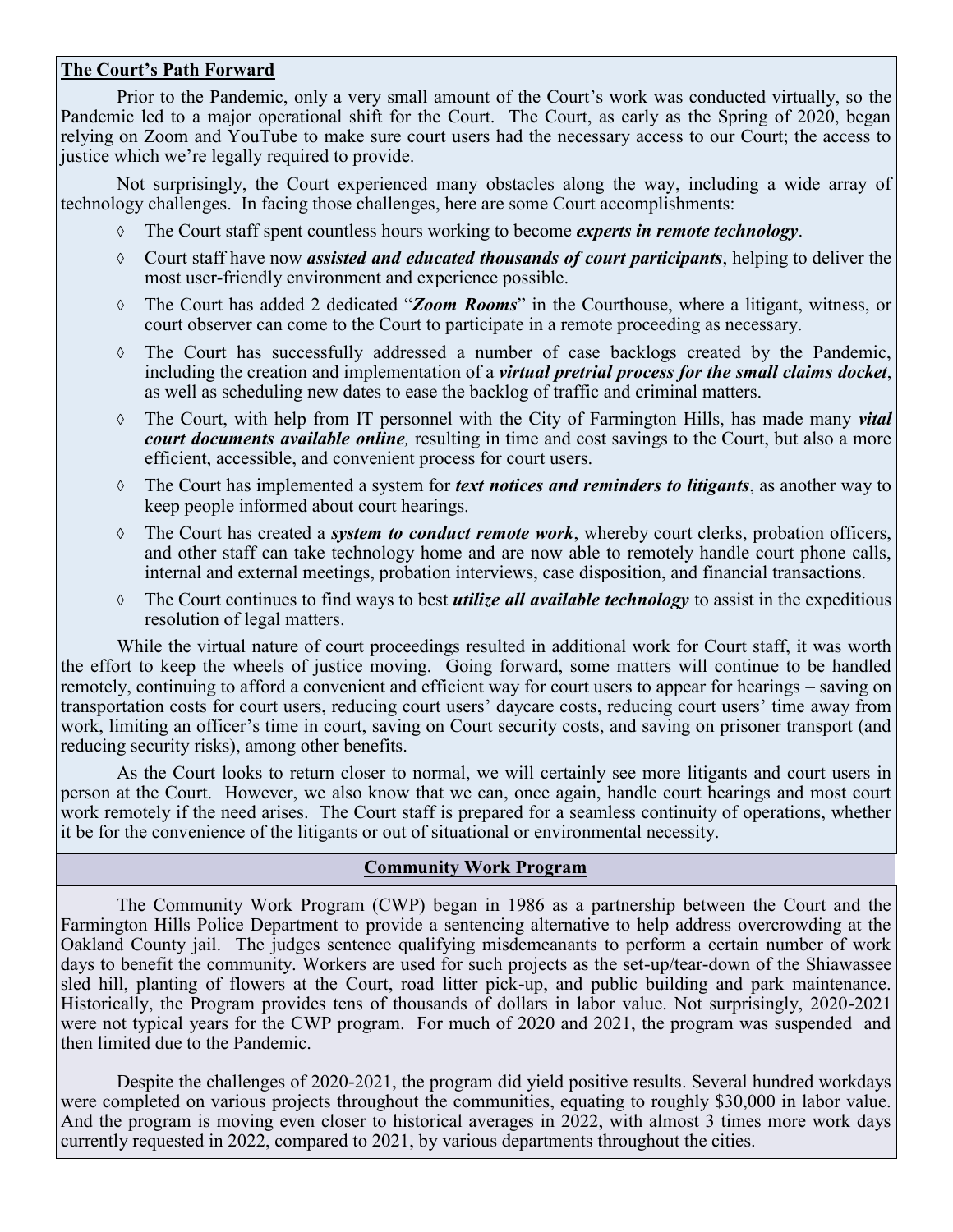#### **Sobriety Court**

Since 2005, the 47th District Court Sobriety Court has focused on protecting society and reducing recidivism by identifying those individuals who may be struggling with substance abuse and addiction issues. The program helps to address those issues through intervention, treatment, and participant accountability. Sobriety Court is a collaborative effort. The team - including the judge, prosecutor, defense attorney, and probation officer - uses incentives to recognize and reward progress, as well as program sanctions, including jail time if necessary, to encourage compliance.

The 47th District Court Sobriety Court is a post-plea, four phase program. Under strict court supervision, participants must comply with court-ordered requirements including substance abuse treatment, alcohol/drug testing, and education and life skill development. The program is designed to span 24 months, during which time the Sobriety Court team assists eligible and willing participants with getting the help and services necessary to address substance abuse and addiction issues and to make positive life changes.

*To be eligible for the program, an offender must*:

- Be charged with a drunk-driving offense and be a full-time resident within the Court's jurisdiction.
- Have no prior violent crime convictions.

*In addition, an offender must meet one or more of the following*:

- At arrest, have a blood-alcohol content (BAC) level of .15% or greater.
- $\Diamond$  Score a three (3) or higher on the NEEDS Assessment.
- Have a prior substance abuse conviction.
- $\lozenge$  Or be determined eligible at the discretion of the team.

Sobriety Courts in Michigan have proven to have a positive impact on recidivism rates. The 47th District Court Sobriety Court program is no exception, as statistics from the State Court Administrator's Office show that the program is successfully lowering recidivism rates of its graduates.

Not only that, but the program receives largely positive results from program participants. In fact, through the end of 2021, there have been 105 exit questionnaire completed by participants. 99% of those participants indicated that the program was helpful, with 70% saying it was very helpful. In addition, 99% indicated that completing the program would improve their chances of remaining clean and sober in the future, with 83% indicating they felt it would greatly improve their chances of remaining clean and sober.

Because of the Pandemic, the current group of participants is poised to produce the first group of graduates who will have gone through the entire program virtually. All court reviews and probation meetings have been conducted by Zoom. And most of the treatment, therapeutic, and educational programs have been handled remotely. The pandemic has presented challenges, but it hasn't prevented the Sobriety Court program from functioning at a high level.

*"I can't think of anything to improve the program. Personally, it was the best thing that ever happened to me. It gave me a plan, structure, organization and rules to live by, which is what I needed."*

*"A very good, complete program. Very impressive." "Overall, the Program helped me stay sober."*

*"Sobriety Court saved my life." "I loved the program."*

- Recent 47th District Court Sobriety Court Graduates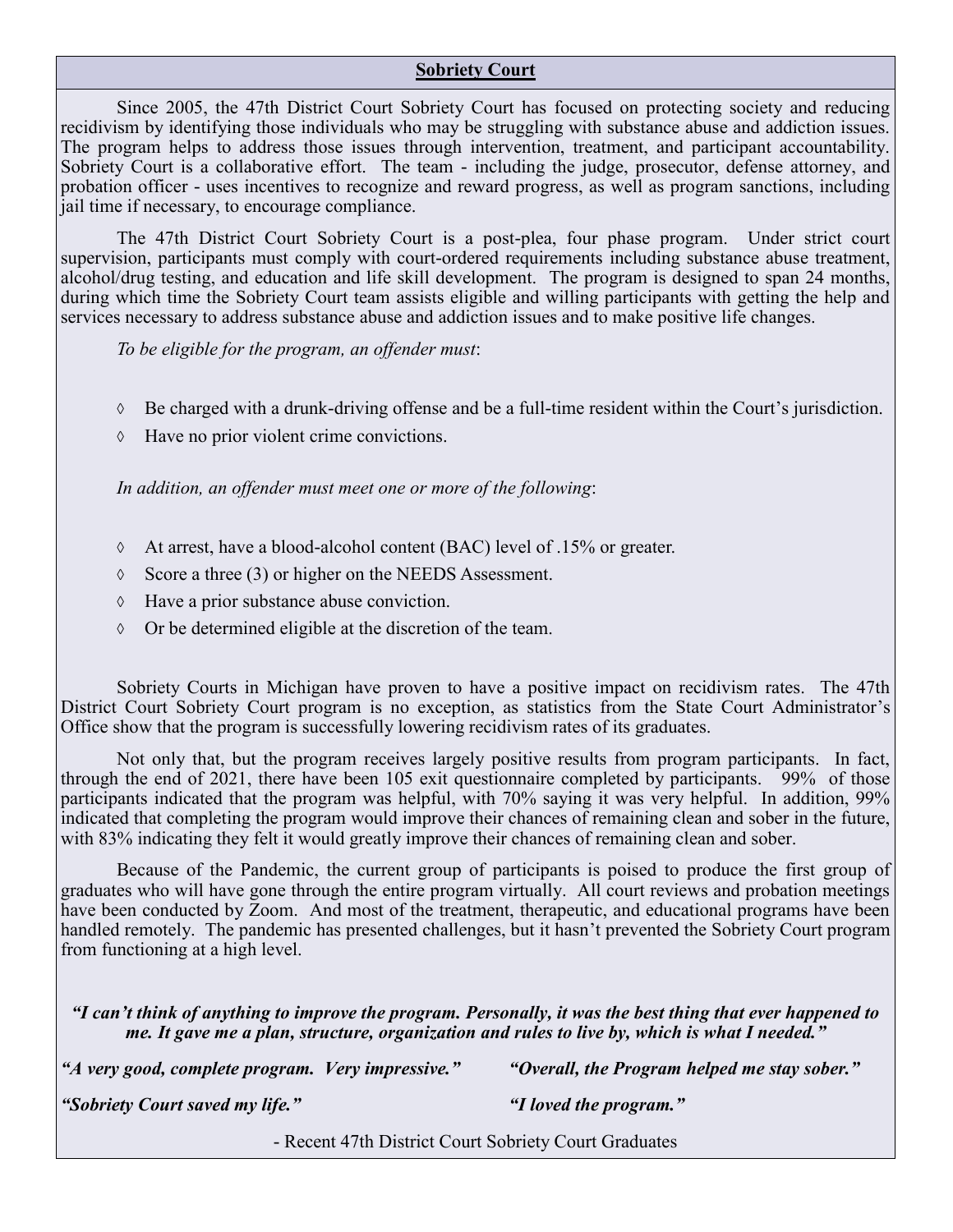#### **Personnel Changes at the Court in 2020-2021**



The Court experienced the retirements of several longstanding employees of the  $47<sup>th</sup>$  District Court in 2020-2021. Dave Walsh, who was hired as the Court Administrator for the Court in 1996, retired after 25 years of dedicated service to the Court. Mr. Walsh was instrumental in spearheading major advancements at the  $47<sup>th</sup>$  District Court, including leading the effort to build a new courthouse which opened in 2003.

With the retirement of Dave Walsh, the court

**Jackie Jones, David Walsh, and Anne Nelson**

leadership underwent a major transition. After 23 years as the Court's Deputy Court Administrator, Stacy Parke was promoted to Court Administrator. Matt Friedrich, who had served in various roles with the court since 1999, was hired to fill the role of Deputy Court Administrator, while also continuing to serve as one of the Court's three part-time Magistrates.



**Stacy Parke, Dave Walsh, and Matt Friedrich**

Also retiring from the court was Jackie Jones, who was hired as a probation officer in 1989 and was eventually promoted to the position of Director of Probation in 1997. Our new Director of Probation is Stacie Mastako, who joined the Court as a probation officer in 2015. Prior to that, Ms. Mastako worked as a probation officer with the  $48<sup>th</sup>$  District Court since 2007.

Finally, Anne Nelson retired from the Court after a long career. Ms. Nelson was hired as a deputy clerk in 1998 and would move on to hold several positions at the Court before accepting a position as Judge Marla Parker's court recorder in 2015.



**Dennis Pheney**

In addition to the changes with the Court's full-time personnel, there has also been a major change to the Court's roster of part-time Magistrates. Dennis Pheney, after a distinguished career of 35 years,

retired from his role as Magistrate in December 2020. Mr. Pheney was originally appointed by Judge Margaret Schaeffer in June of 1983. Mr. Pheney served during the tenure of all five district judges in the Court's history. In 2019, Judge Parker and Judge Brady recognized Mr. Pheney's outstanding public service by dedicating the Magistrate's courtroom in the  $47<sup>th</sup>$  District Courthouse in his honor.

Judge Parker and Judge Brady selected Brandy Hart as Mr. Pheney's successor in the Magistrate courtroom. Prior to her appointment, Magistrate Hart, who continues to maintain a private law practice, had served as one of twelve defense attorneys on the  $47<sup>th</sup>$  District Court House Counsel list, providing legal services for indigent criminal defendants facing misdemeanor and felony charges in the Court.



**Brandy Hart**